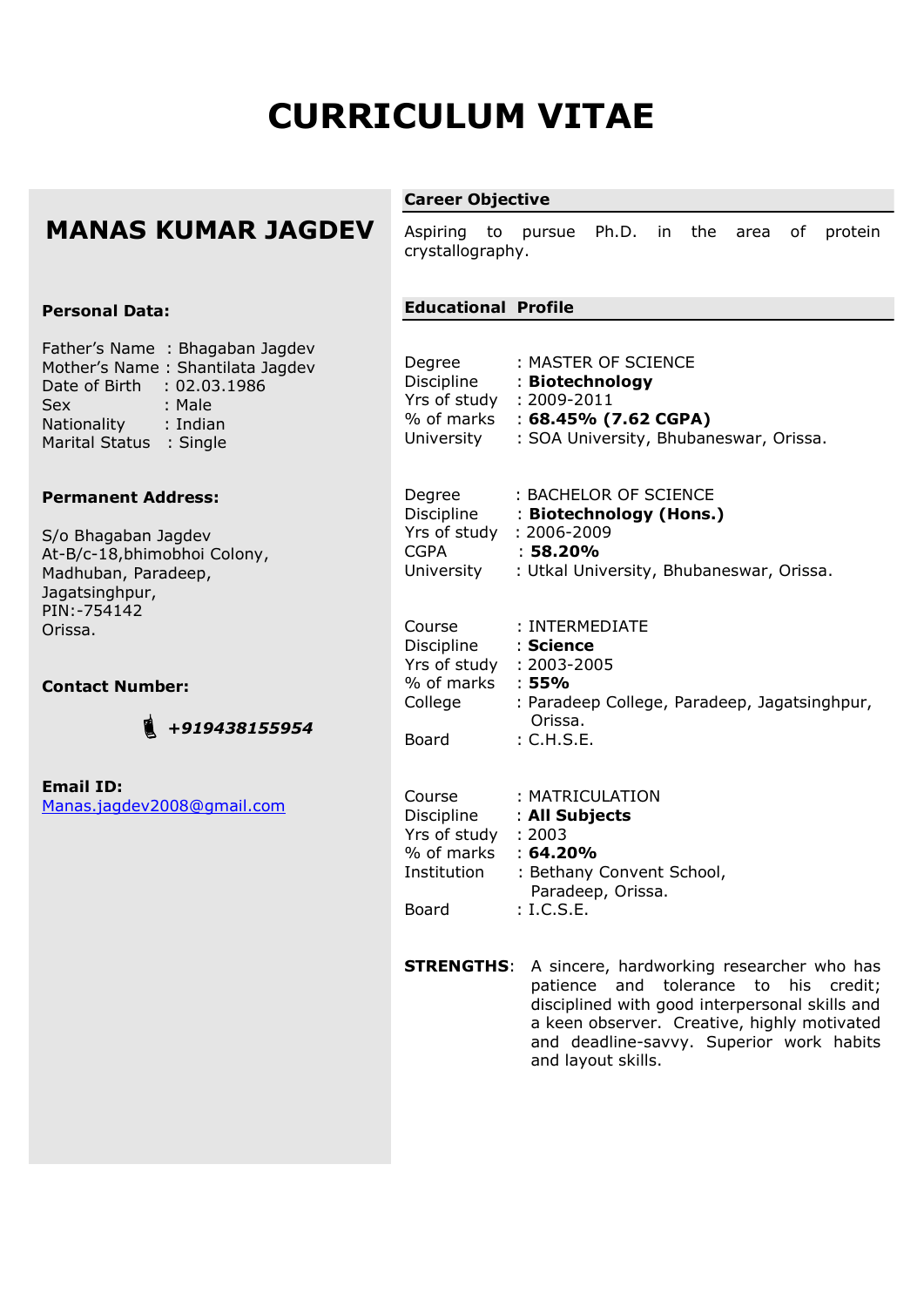- ➢ **Molecular Cloning** Primer designing, PCR amplification, Restriction digestion, Ligation, Site-directed mutagenesis
- **Protein Expression** In bacterial system; Optimization for soluble protein expression and scaling up
- ➢ **Protein Purification** Affinity Chromatography, Size exclusion chromatography and Ion exchange chromatography; Handling of AKTA Pure machine (GE Healthcare) and DuoFlow machine (Bio-Rad)
- ➢ **Protein Crystallization** Hanging Drop and Sitting drop vapour diffusion methods – manual as well as with robot (Formulatrix NT8)
- ➢ **Crystal Data Collection and Data Processing –** In-house and Synchrotron X-Ray Diffraction data collection for protein crystals, processing of collected datasets by soft-wares such as iMosflm, CCP4 suite and COOT

#### **Publications**

- ➢ Mohapatra C\*, **Jagdev MK\***, Vasudevan D. 2017. Crystal structures reveal N-terminal Domain of *Arabidopsis thaliana* ClpD to be highly divergent from that of ClpC1. **Scientific Reports** (In Press). [\* Equal first authors].
- ➢ **Jagdev MK\***, Subhadarshanee B\*, Vasudevan D, Behera RK. Structural and biophysical studies reveal the potential to control iron release by introducing mutations in the four-fold channel of m-ferritin. (To be submitted). [\* Equal first authors].
- ➢ Subhadarshanee B, Mohanty A, **Jagdev MK**, Theil EC, Vasudevan D, Behera RK. Surface charge dependent separation of modified and hybrid ferritin in native PAGE: An implication in separating large proteins. (To be submitted).
- ➢ **Jagdev MK**, Lewis K, Vasudevan D. Structural basis of mycobacterial inhibition by Lassomycin. (To be submitted).

#### **Poster Presentations**

- ➢ **Manas Kumar Jagdev**, Chinmayee Mohapatra, Dileep Vasudevan. **2016.** Investigating the structural basis of mycobacterial inhibition by natural products targeting ClpC1. Poster presented at the **EMBO Conference on Bacterial Morphogenesis, Survival and Virulence: Regulation in 4D**, Thiruvananthapuram (27th November to 1st December 2016).
- ➢ **Manas Kumar Jagdev**, Chinmayee Mohapatra, Dileep Vasudevan. **2016.**  Structural studies on mycobacterial ClpC1 - a novel anti-tuberculosis drug target. Poster presented at the **12th Indo-Australian Biotechnology Conference**, Bhubaneswar (07th to 09th August 2016).
- ➢ **Manas Kumar Jagdev**, Chinmayee Mohapatra, Dileep Vasudevan. **2015.** Structural characterization of caseinolytic protease-associated chaperone proteins. Poster presented at the **13th Conference of the Asian Crystallographic Association (AsCA**), Kolkata, India (05th to 08th December 2015).
- ➢ Ashish Kumar, **Manas Kumar Jagdev**, Dileep Vasudevan. **2014.** Structural basis for histone mimicry by dengue virus capsid protein. **International Symposium/Workshop on New Advances in X-ray Diffraction and Cryo-electron Microscopy**, New Delhi (15th to 17th December 2014).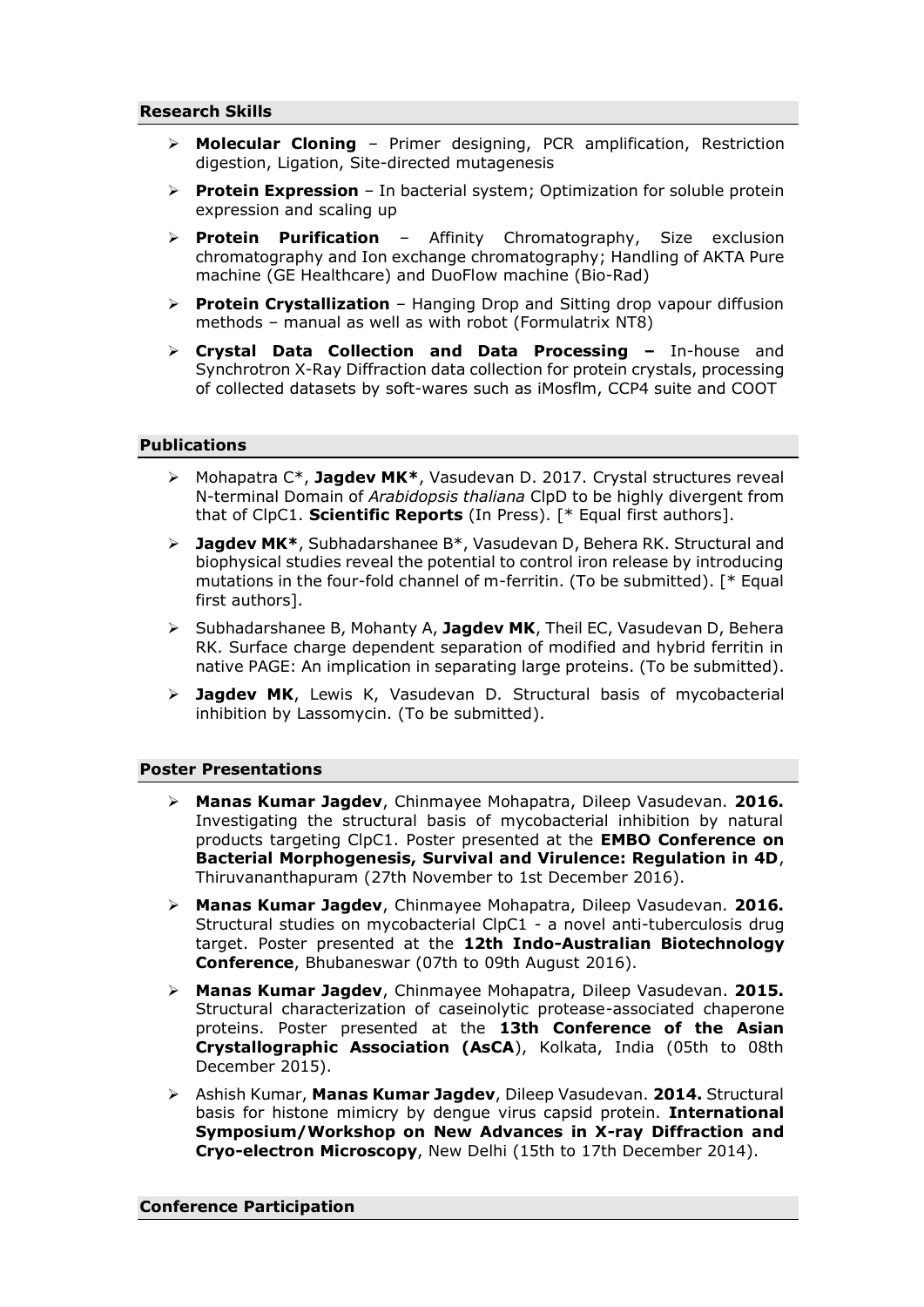- ➢ **12th Indo-Australian Biotechnology Conference**, Bhubaneswar (07th to 09th August 2016).
- ➢ **13th Conference of the Asian Crystallographic Association (AsCA**), Kolkata, India (05th to 08th December 2015).

#### **Research Project Experience**

- ➢ Summer project on "**Drug Formulation**" from Bio Lab "Nature and Nature Pvt.ltd", Bhubaneswar in 2007.
- ➢ Workshop on "**Bioinformatics: Converting data into Knowledge (BCDK)**" with Dr. SURAJIT BASAK, NICED at CBT, SOA University, Bhubaneswar in 2010.
- ➢ Six month project on "**Expression, Purification and Characterization of Mouse Leukemia Inhibitory Factor**" at IMGENEX INDIA Pvt. Ltd, Bhubaneswar in 2011.
- ➢ Worked in a project with the title **"Structural analysis of ClpC1 protein from** *Arabidopsis thaliana* **and its various domains"** at Institute of Life Sciences, Bhubaneswar.
- ➢ Worked in a project with the title "**Structural characterization of mferritin mutants from bull frog**" at Institute of Life Sciences, Bhubaneswar.
- ➢ Worked in a project with the title "**Structural basis of mycobacterial inhibition by Lassomycin**" at Institute of Life Sciences, Bhubaneswar.
- ➢ Working in a SERB-funded project with the title "**Host nucleosomes forming a docking station for Dengue virus capsid protein C - a structural analysis**" at Institute of Life Sciences, Bhubaneswar.

#### **Work Experience**

- ➢ Research Trainee at Imgenex India Pvt. Ltd, Bhubaneswar, 2011.
- ➢ Microbiologist in Sambit Aqua, Cuttack, 2012-2013.
- ➢ Chemist/Microbiologist in Spring Resources Pvt. Ltd, Cuttack, 2013.
- ➢ Lab Technician in the Laboratory of Macromolecular Crystallography at Institute of Life Sciences for two years (Oct 2013 – December 2015).
- ➢ Senior Research Fellow in the Laboratory of Macromolecular Crystallography at Institute of Life Sciences (December 2015 onwards).

#### **Achievements**

- ➢ Single-handedly completed a crystallographic project starting from cloning to structure refinement of AtClpC1 NTD; the crystal structure was solved to 1.2 Å resolution and co-ordinates have been submitted to Protein Data Bank under the id: 5GUI (release waiting publication).
- ➢ Single-handedly completed another crystallographic project starting from cloning to structure refinement of *Mycobacterium tuberculosis* ClpC1 NTD; the crystal structure was solved to 1.2 Å resolution in complex with the peptide Lassomycin.
- $\triangleright$  Crystallized, collected data and solved the structure for 14 different mutants of m-ferritin protein from bull frog.